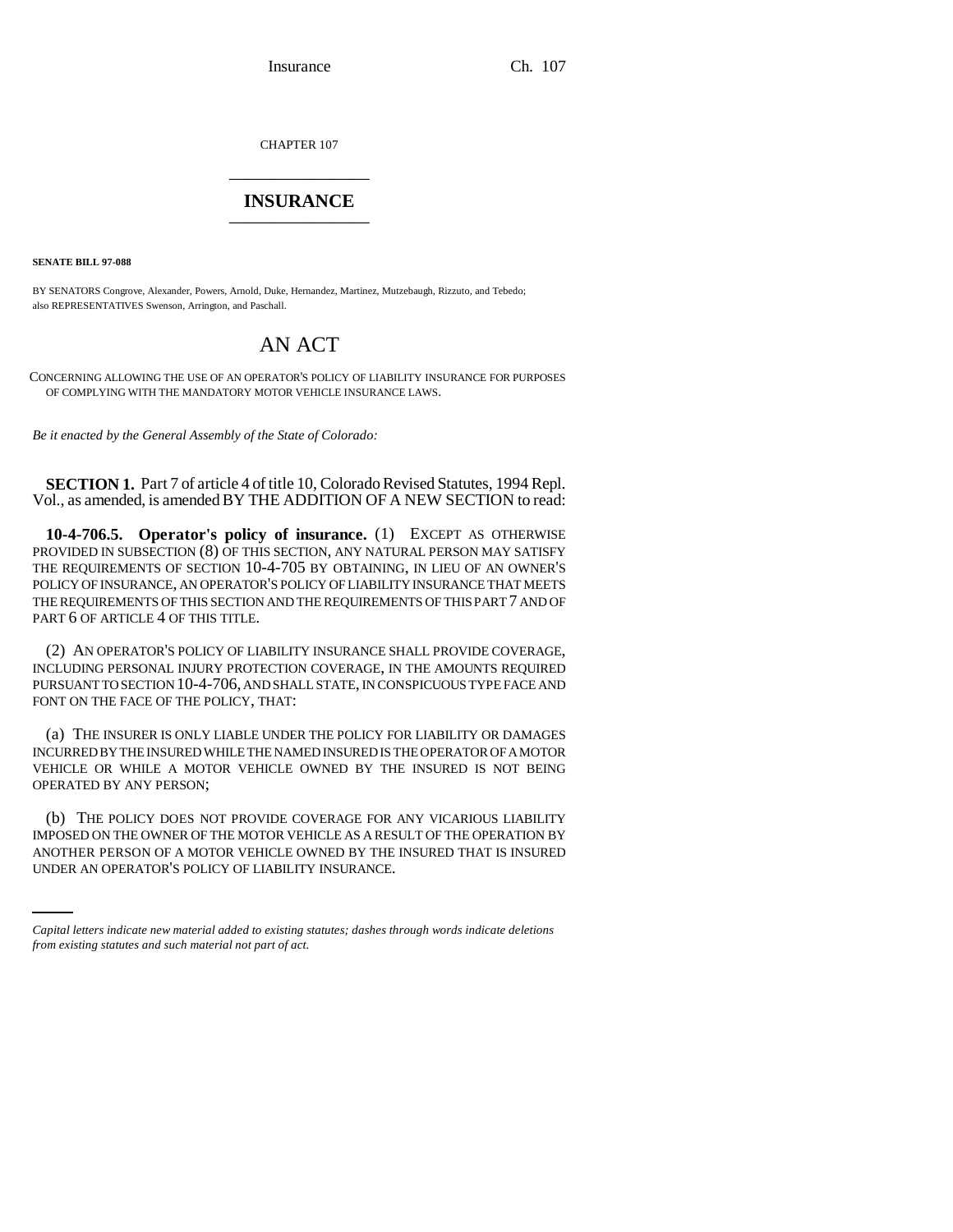(c) THE COVERAGE PROVIDED BY THE POLICY MAY NOT MEET THE REQUIREMENTS OF THE MANDATORY MOTOR VEHICLE INSURANCE OR FINANCIAL RESPONSIBILITY LAWS OF OTHER STATES.

(3) NO OPERATOR'S POLICY OF LIABILITY INSURANCE ISSUED PURSUANT TO THIS SECTION MAY BE DELIVERED OR ISSUED FOR DELIVERY IN COLORADO UNLESS THE INSURED HAS SIGNED A STATEMENT THAT APPEARS ON THE CONTRACT STATING THAT THE INSURED HAS READ AND UNDERSTOOD THE POLICY AND ITS LIMITATIONS.

(4) AN OWNER OF A MOTOR VEHICLE THAT IS REGISTERED OR REQUIRED TO BE REGISTERED IN COLORADO AND WHO HOLDS AN OPERATOR'S POLICY OF LIABILITY INSURANCE SHALL NOT PERMIT ANOTHER PERSON TO OPERATE SUCH MOTOR VEHICLE IF THE OWNER KNOWS OR SHOULD KNOW THAT THE PERSON DOES NOT HAVE INSURANCE TO COVER SUCH OTHER PERSON'S OPERATION OF SUCH MOTOR VEHICLE. IF A MOTOR VEHICLE INSURED UNDER AN OPERATOR'S POLICY OF LIABILITY INSURANCE IS DRIVEN BY A PERSON WHO DOES NOT HAVE IN EFFECT A COMPLYING POLICY AS REQUIRED BY SECTION 10-4-705, AND SUCH PERSON IS INVOLVED IN AN ACCIDENT, THE OWNER OF SUCH MOTOR VEHICLE AND SUCH DRIVER SHALL BE LIABLE FOR ANY LIABILITY OR DAMAGES ARISING OUT OF SUCH PERSON'S USE OF SUCH MOTOR VEHICLE.

(5) AN OPERATOR'S POLICY OF LIABILITY INSURANCE SHALL NOT PROVIDE COVERAGE FOR DAMAGES INCURRED WHILE A PERSON OTHER THAN THE NAMED INSURED IS OPERATING A MOTOR VEHICLE.

(6) AN OPERATOR'S POLICY OF LIABILITY INSURANCE MAY PROVIDE COVERAGE THAT APPLIES IN OTHER JURISDICTIONS IF THE COVERAGE AVAILABLE PURSUANT TO THIS SECTION DOES NOT MEET THE MANDATORY AUTOMOBILE INSURANCE REQUIREMENTS OF OTHER JURISDICTIONS.

(7) AN OPERATOR'S POLICY OF LIABILITY INSURANCE SHALL PROVIDE COVERAGE FOR LIABILITY INCURRED BY THE INSURED WHILE A MOTOR VEHICLE OWNED BY THE INSURED IS NOT BEING OPERATED BY ANY PERSON.

(8) THIS SECTION DOES NOT APPLY TO A LESSOR, DEALER, MANUFACTURER, REBUILDER, OR DISTRIBUTOR OF A MOTOR VEHICLE, AN OWNER OF A FLEET, A COMMON, CONTRACT, OR PRIVATE MOTOR CARRIER, OR ANY OTHER INDIVIDUAL WHO OWNS A MOTOR VEHICLE FOR USE IN THE INDIVIDUAL'S BUSINESS.

(9) AN INSURER WRITING POLICIES OF INSURANCE PURSUANT TO THIS PART 7, OR PART 6 OF ARTICLE 4 OF THIS TITLE, MAY OFFER AN OPERATOR'S POLICY OF INSURANCE THAT MEETS THE REQUIREMENTS OF THIS SECTION.

**SECTION 2.** 42-3-105 (2), Colorado Revised Statutes, 1993 Repl. Vol., as amended, is amended to read:

**42-3-105. Application for registration - tax.** (2) Upon applying for a registration card, the owner of a motor vehicle shall receive a written notice that shall be printed on the application for registration, in type that is larger than the other information contained on the application for registration. Such notice shall state that